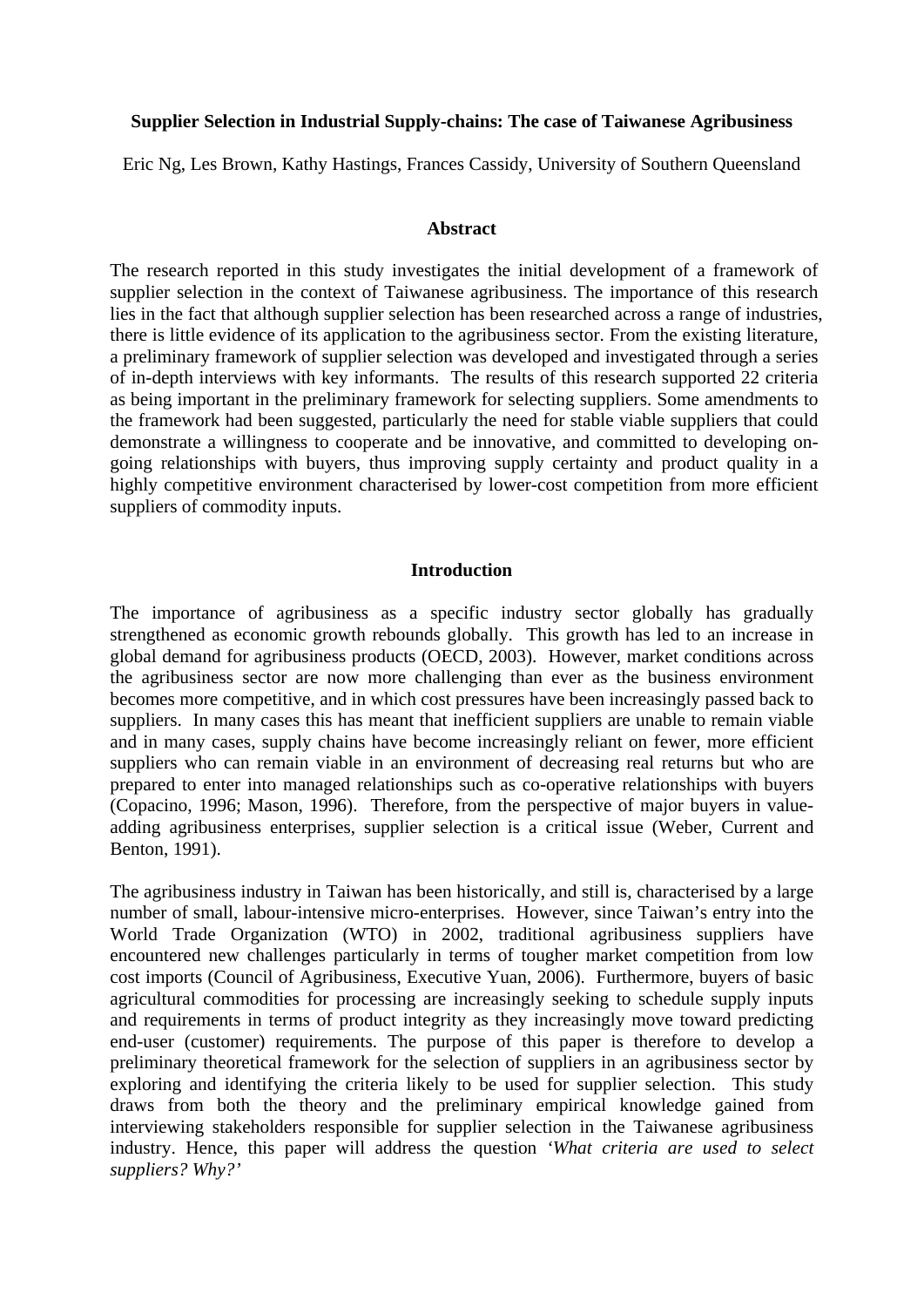## **Literature Review**

In agribusiness supply chains, purchasing behaviour can be regarded as industrial buying behaviour because of the need to purchase inputs from various sources. Such organisational buying behaviour is a complex decision making and communication process, involving numerous participants both internal and external to the purchasing organisation. The process often encompasses many inter-organisational relationships (Webster and Wind, 1996), as information is often required from many sources (Webster and Wind, 1996; Woodside, 2003). The literature posits that supplier selection is a complicated and often difficult process because: (1) a list of criteria has to be considered prior to making a decision; (2) the criteria used may vary with (a) the buying organisation, (b) the buying situation and (c) the influences involved; and (3) the fact multiple participants are involved in the selection process (Robinson, Faris and Wind, 1967; Webster and Wind, 1996; Wind and Thomas, 1980). The issue of which criteria to be use in selecting suppliers, which is the focus of this study, had been explored extensively (eg Choi and Hartley, 1996; Dickson, 1966; Hirakubo and Kublin, 1998; Kannan and Tan, 2003; Simpson, Siguaw and White, 2002). Although empirical examination of the relative importance of selection criteria in several industries in relation to purchase and product scenarios is evident in the literature, essentially there are no such studies specifically directed to the agribusiness sector.

#### **Figure 1: Preliminary framework for selecting suppliers in value-adding supply chains**



Adapted from: Dickson, 1966; Kannan and Tan, 2003; Webster and Wind, 1996 Note: Based on the in-depth interview findings, criteria with a (\*) were added to the framework as important to the selection of suppliers whilst criteria with a (#) were regarded as unimportant selection criteria.

It can be concluded from these studies that although quality, delivery reliability, historical performance, price and service are common determinants of selecting suppliers, the criteria used and their relative importance may vary, depending on the types of purchases being made and the circumstances surrounding the purchase. Whilst there is a tendency to focus on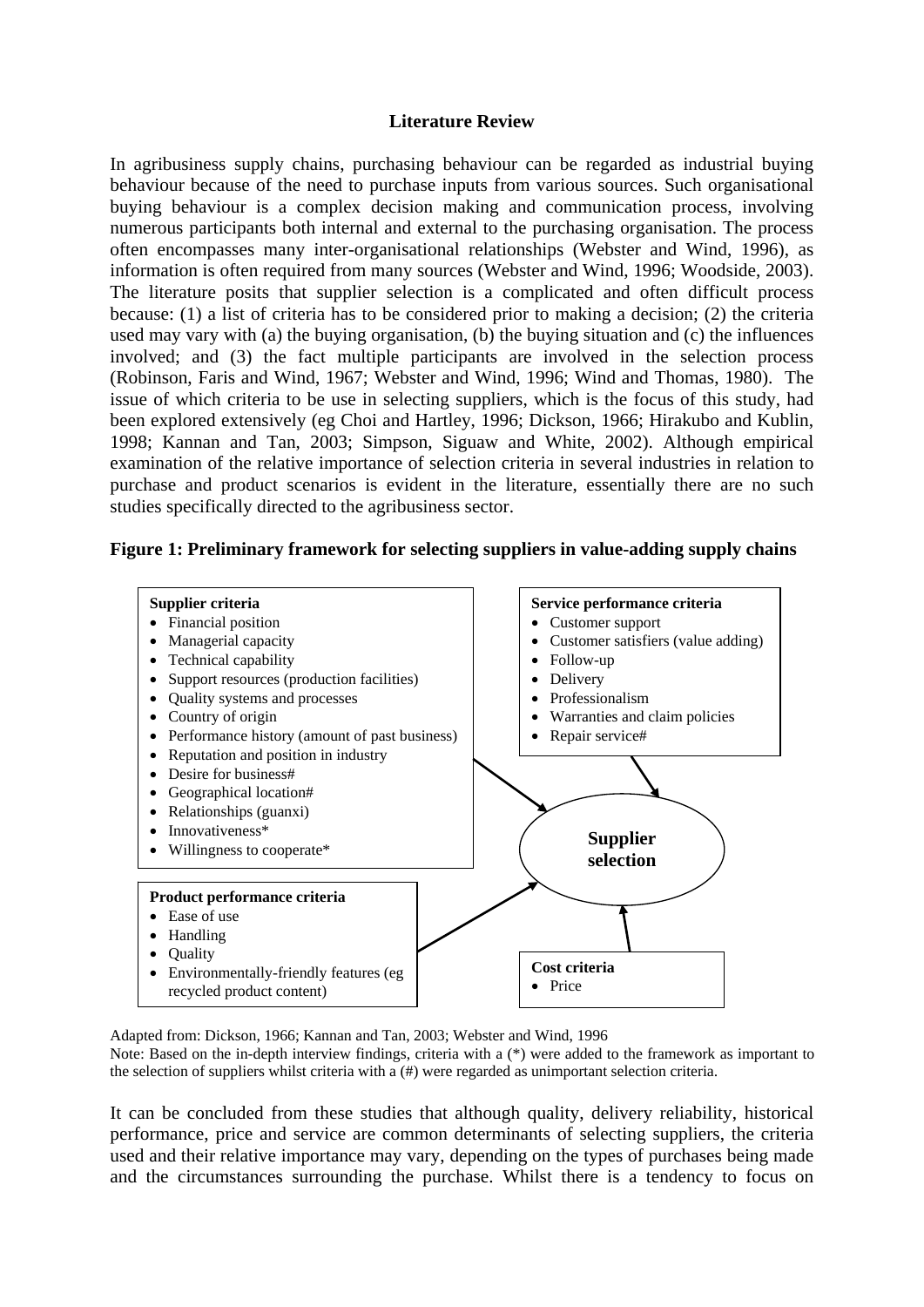measurable selection criteria (examples such as price and historical performance), "soft" intangible criteria such as management compatibility and buyer-supplier relationships (or "guanxi") can and should take on an important role in the selection process (Kannan and Tan, 2003). The importance of this in Asian markets had been previously identified by McCarroll and Brown (2004) in their study of how Australian suppliers of non-genetically modified organisms (GMO) soybeans were able to successfully gain entry into the Japanese food manufacturing sector.

For this study, the criteria have been segmented into four main areas: (1) supplier criteria, (2) service criteria, (3) product performance and (4) cost. These are now addressed in turn: (1) Supplier criteria based on personal and company aspects of the intended supplier including their financial position, managerial capacity and relationship establishment are assessed in accordance with the criteria of the customer company. (2) Service criteria cover both delivery and customer support. The timely transfer or exchange of goods and services which meet the required specifications of the buyer is crucial to the effective running of the business (Choi and Hartley, 1996). Furthermore, the way the firm meets the customer expectations with regard to time and place performance through better sales support, attention to buyer's complaint and requests and after sales service assists the customer company the ability to add further value to their customers (Berry, Zeithaml and Parasuraman, 1985). (3) Product performance when based on the type of product has a significant effect on how the purchasing decision is made in terms of the choice (decision) criteria and the weights assigned to each criterion (Wilson, 1994). (4) The fourth area is cost. Many researchers (Bartholomew, 1984; Choi & Hartley, 1996; Dempsey, 1978) list cost as one of the four leading criteria on which a supplier is selected. These areas will be investigated for the relevant importance in deciding suppliers for the agribusiness sector of Taiwan.

## **Research Methodology**

Although the research involves two stages, only the initial exploratory stage is discussed here. In the first phase, in-depth interviews were conducted with 10 agribusiness professionals from both the private and the public sector, recognised as having the required knowledge, expertise and experiences in the fields of selecting suppliers in the agribusiness industry. They were chosen through personal contacts or references from peers or colleagues (Malhotra, 1996; Patton, 1990) and were questioned about the appropriateness of those supplier selection attributes identified in the preliminary framework. They were invited to share their experiences, opinions and attitudes in order to provide a better understanding of those attributes influencing a supplier selection in agribusiness supply chains. Since theoretical saturation occurred at the  $10<sup>th</sup>$  in-depth interview level, and because replication had been achieved, no further interviews were conducted (Johnson, 2002). The interviews revealed the level of satisfaction that interviewees have on their respective suppliers. Additional insights from interviewees were also sought about the following objectives:

- the relevance of the current literature about the research issue in the Taiwanese context;
- the attributes which existing agribusiness firms need to consider when selecting suppliers; and
- assist in the questionnaire design and hypotheses to be developed for the second stage of this research.

To ensure all required issues were addressed, an interview protocol was developed which consisted of several open-ended questions which were used as a guide in the interviewing process. Interviews were semi-structured and conducted in either English or Mandarin at the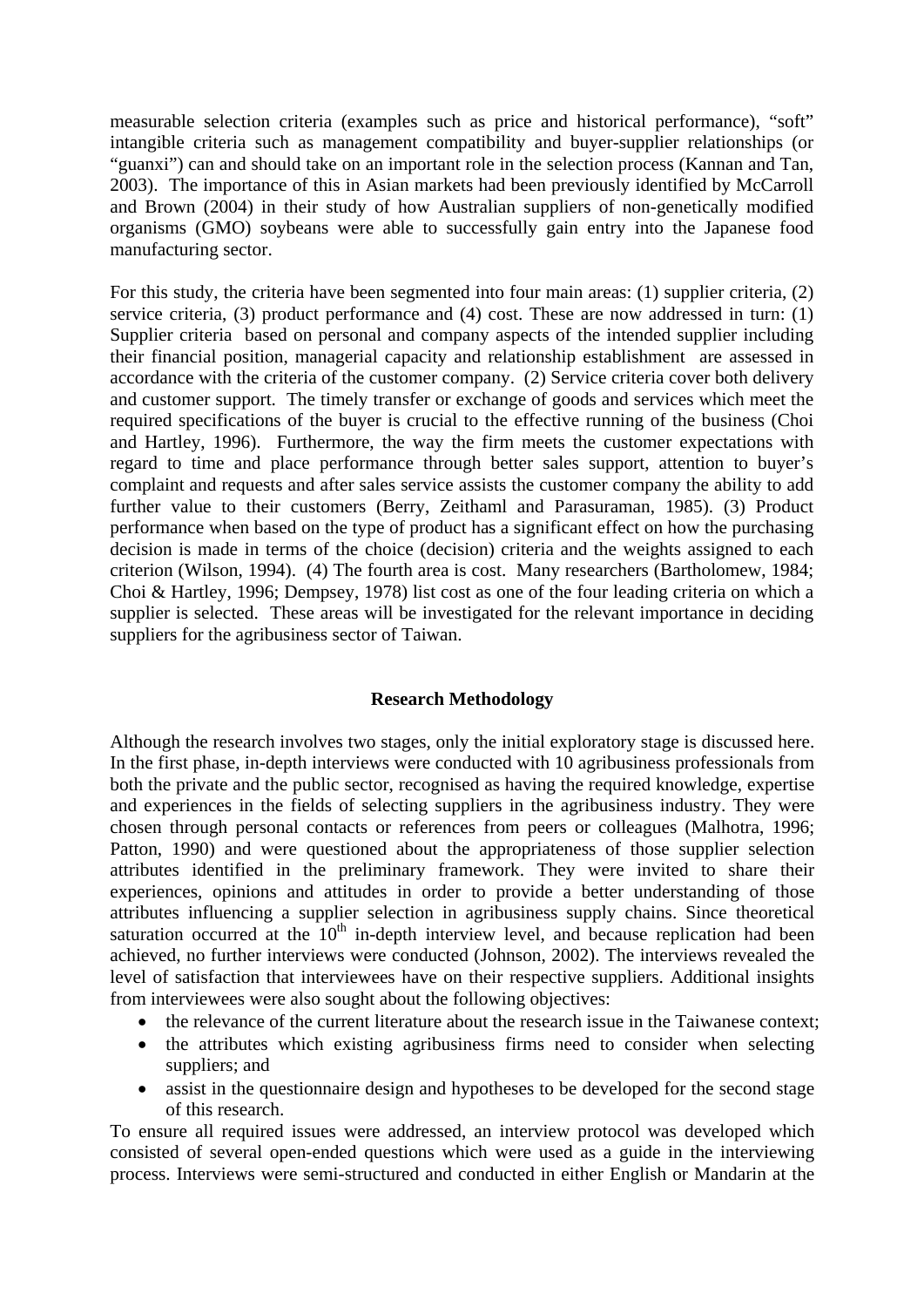interviewee's office. The discussion was flexible and informal, thus giving the interviewer an in-depth understanding of the topic and the aforementioned objectives. The exploratory findings of this research are discussed in the next section.

## **Research Results**

The interviewees were predominantly more male (60 per cent) than female (40 per cent) with the majority (70 per cent) having more than five years of experiences in agribusiness. Seventy per cent of the interviewees were either currently involved in supplier selection or related activities in their respective organisations. Based on the results of these interviews, the preliminary framework was changed by the removal of the supplier's desire for business, geographical location and repair service criteria as they were not mentioned in any of the interviews. However, two additional criteria (innovativeness and willingness to cooperate) were seen as necessary additions to the framework for the second stage of the research as they were mentioned by 70 per cent of interviewees. Overall, the results of the interviews supported 22 of the 25 criteria identified in the preliminary framework as influencing an organisation's selection of suppliers in the agribusiness industry. All agreed that suppliers with a sound *financial position* and an experienced *managerial* team were seen as having the potential to be ongoing suppliers committed to their buyers. Furthermore, because of increasing global competition and demand for quality goods, the *quality systems and process* undertaken by suppliers were critically important to ensure goods were produced and supplied in the highest quality standards. In supporting this, interviewees suggested the need for adequate *warranties and claim policies* by suppliers to back up their commitments. This need had already resulted in many suppliers boosting their *reputation in the industry* by acquiring the International Standards Organization (ISO) quality management certification (such as the ISO 9000). Additionally, interviewees believed that there was a relationship between the supplier's *country of origin* and the quality of goods supplied, where suppliers from developed or developing countries were not always perceived to provide quality goods and also the potential existed for political impediments in some such supplier countries.

Importantly, interviewees emphasised that conducting businesses in Taiwan required a substantial level of *relationships* (guanxi) with stakeholders (including suppliers), particularly in a business-to-business environment. Organisations that appreciated this and had established good relationships with relevant stakeholders could potentially influence favourable outcomes. Post-purchase support level was another criterion that interviewees regarded as important to selecting suppliers since buying organisations *periodically review the performance history* of those selected suppliers, to determine if relationships with the suppliers were to be continued, modified, or terminated. When determining the level of support from suppliers, buying organisations would usually evaluate the *technical capability*, *support resources (such as production facilities)* and *customer support and professionalism (such as handling product enquiries and follow-up)*.

With growing concerns about environmental issues and in order to be seen as a 'responsible global citizen', many businesses nowadays were taking steps to incorporate *environmentallyfriendly features* (such as recycled product content) into their products. Interviewees further suggested that suppliers with ISO environmental management certification (such as the ISO 14000) would be assessed favourably by buying organisations in the supplier selection process. Due to the focus on commodity-like products, interviewees agreed that the agribusiness industry in Taiwan is price sensitive in nature as they have little or no control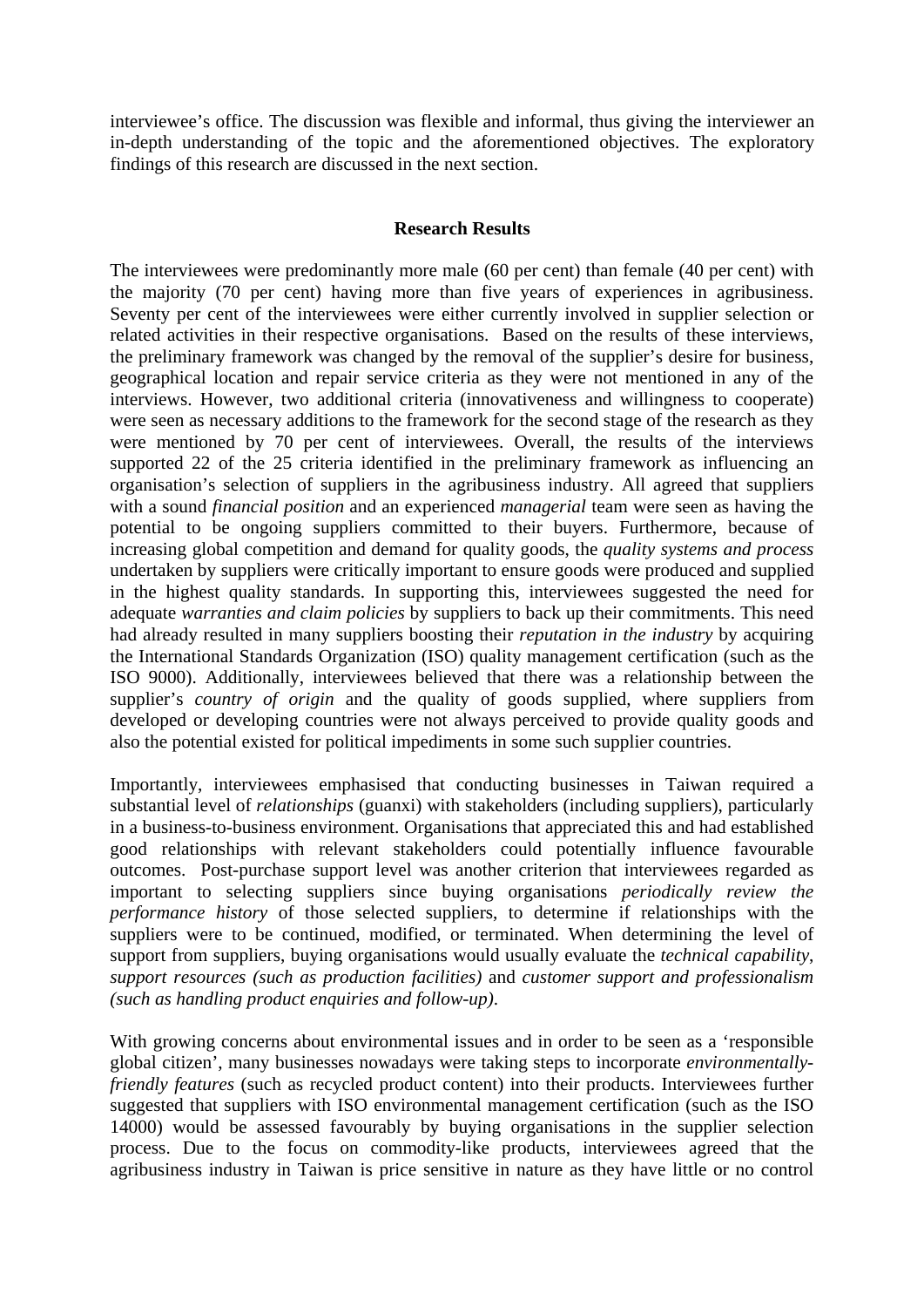over pricing. The situation had worsened since its entry into the WTO in 2001, with increasing competition that had driven product prices down significantly. This had led to many suppliers placing increasing emphasis on cost control in order to remain competitive. Despite this, buying organisations were not prepared to compromise *product quality* for price, thereby reinforcing the significance of quality in supplier selection.

The *ease of use and handling* of product was also important in supplier selection. Interviewees suggested that suppliers of basic commodities were generally still labour rather than capital intensive and were both either reluctant or unable to afford introducing more sophisticated production technologies given the low skill levels of their existing workforce. However, despite this, *innovativeness and willingness to cooperate* were highlighted by interviewees as important factors to selecting suppliers. Interviewees suggested that suppliers that were *innovative* were usually regarded as leaders in the field and could *value add* to the overall supply chain. Product innovation (such as the creation of new goods and or services) to improve product quality and process innovation that could lead to a reduction in the cost of producing existing products were some examples of how suppliers could increase their attractiveness as suppliers to buying organisations. Interviewees also believed that the degree of *willingness to cooperate* was important to the selection of suppliers and this was particularly evident with last minute orders that required prompt *delivery* or make product modifications.

# **Conclusions, Implications and Limitations**

In conclusion, the findings from this study supported 22 of the 25 criteria presented in the preliminary framework as influencing an organisation's selection of suppliers in the Taiwanese agribusiness industry. The findings revealed three criteria (desire for business, geographical location and repair service) that were regarded as unimportant whilst two criteria (innovativeness and willingness to cooperate) were highlighted as important by interviewees.

The findings suggested that Taiwanese agribusiness buyers had considered the financial position of the suppliers and the quality of their managerial teams as very important in the supplier selection process. Suppliers with quality systems and processes in place and together with supporting warranties and claim policies were well regarded in the industry. The suppliers' reputation in the industry and their country of origin also impacted on the selection process. Relationships with suppliers and the periodical performance review of the suppliers were also essential. Capability, support resources, and customer support and professionalism were acknowledged for their importance in the selection process. Taiwanese agribusiness buyers had also considered environmental friendly features, the ease of use and handling of the product as important criteria in the selection process. Furthermore, the findings also suggested that suppliers had to be innovative (which would value add to the business) and could demonstrate a willingness to cooperate with the buying organisation, particularly in providing prompt delivery.

This study investigated the initial development of a framework of supplier selection within the context of Taiwanese agribusiness and thereby constrains the applicability of the findings to other markets. Further exploratory research is needed to provide comparisons between other Asian markets to ascertain the similarities or differences between such markets. From such information various frameworks could be developed which would provide a standard framework for Asian regions or individual Asian countries, depending on the findings.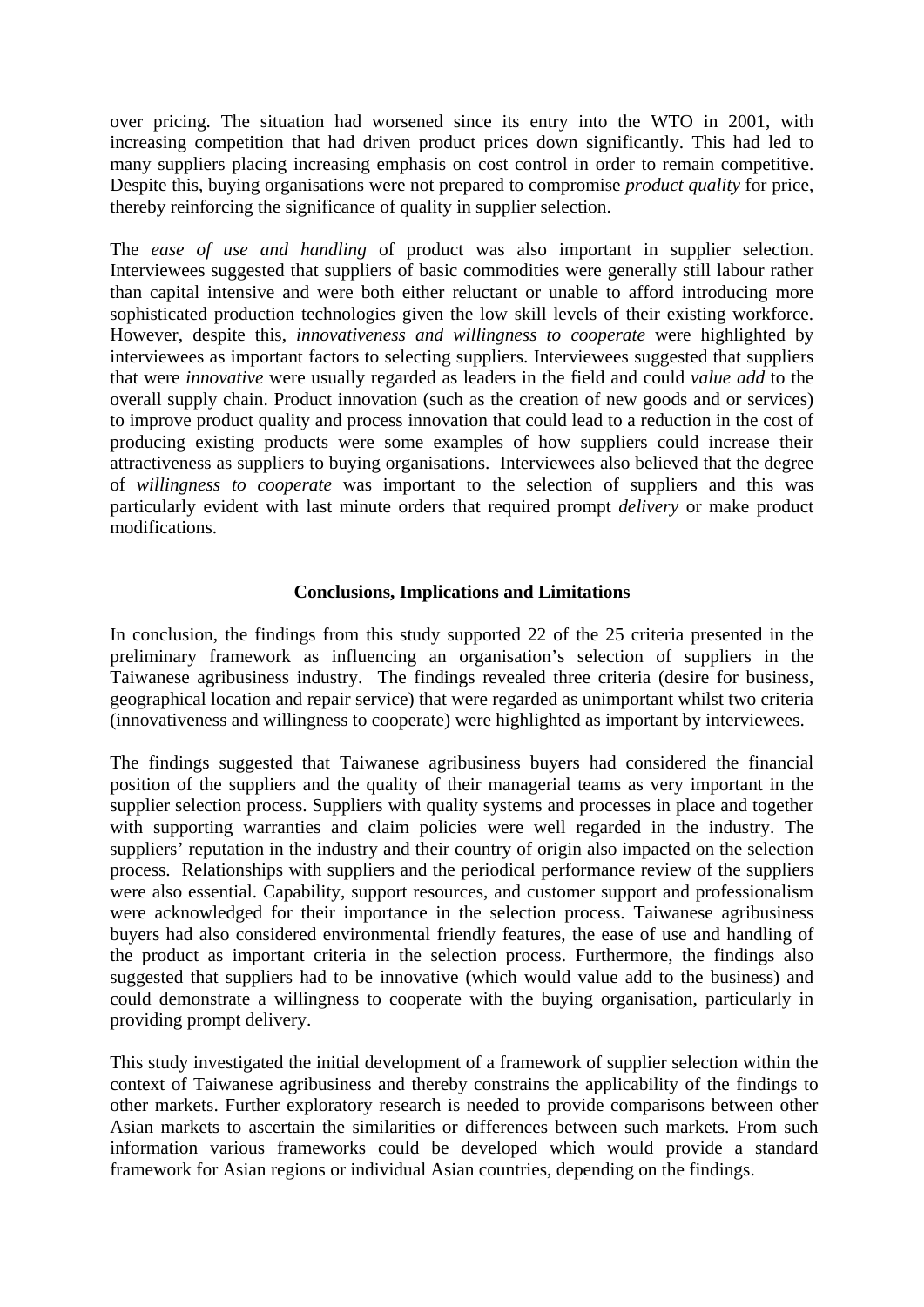## **References**

Bartholomew, D., 1984. The vendor-customer relationship today. Production and Inventory Management Journal 25 (2), 106-121.

Berry, L, Zeithmaml, V. and Parasuraman, A, 1985. Quality cournts in services, too. Business Horizons, 28(3), 44-52

Choi, T.Y., Hartley, J.L., 1996. An exploration of supplier selection practices across the supply chain. Journal of Operations Management 14 (4), 333-343.

Copacino, W.C., 1996. Seven supply chain principles. Traffic Management 35 (1), 60.

Council of Agribusiness, Executive Yuan, 2006. Measures and Strategies in Response to the WTO Impact on Taiwan's Agriculture. Available from [http://eng.coa.gov.tw/./content.php?catid=9123&hot\\_new=8816,](http://eng.coa.gov.tw/./content.php?catid=9123&hot_new=8816) accessed 13 June 2006.

Dempsey, W. A., 1978. Vendor selection and the buying process. Industrial Marketing Management 7 (4), 257-267.

Dickson, G.W., 1966. An analysis of vendor selection systems and decisions. Journal of Purchasing 2 (1), 5-17.

Hirakubo, N., Kublin, M., 1998. The relative importance of supplier selection criteria: the case of electronic components procurement in Japan. International Journal of Purchasing and Materials Management 34, 19-24.

Johnson, J.M. 2002. In-depth Interviewing. In: Gubrium, J.F. and Holstein, J.A. (Eds.), Handbook of Interview Research: Context & Method. Sage Publications, Inc, Thousand Oaks, California.

Kannan, V.R., Tan, K.C., 2003. Attitudes of US and European managers to suppliers selection and assessment and implications for business performance. Benchmarking: An International Journal 10 (5), 472-489.

Malhotra, N. K., 1996. Marketing Research: An Applied Orientation, Prentice-Hall International London.

Mason, T., 1996. Getting your suppliers on the team. Logistics Focus 4 (1), 10-12.

McCarroll, A., Brown L., 2004. Accessing the Japanese market for Australian food quality soybeans and corn: a case example. In Proceedings of the Academy of World Business, Marketing and Management Development Conference. Gold Coast: Faculty of Business, University of Southern Queensland, CD ROM.

Organisation for Economic Co-operation and Development, 2003. OECD Agriculture Outlook, 2003-2008: Highlights, 2003. Available from <http://www.oecd.org/dataoecd/26/0/2956127.pdf>, accessed 13 June 2006.

Patton, M., 1990. Qualitative Methods, Sage Publications, Beverley Hills.